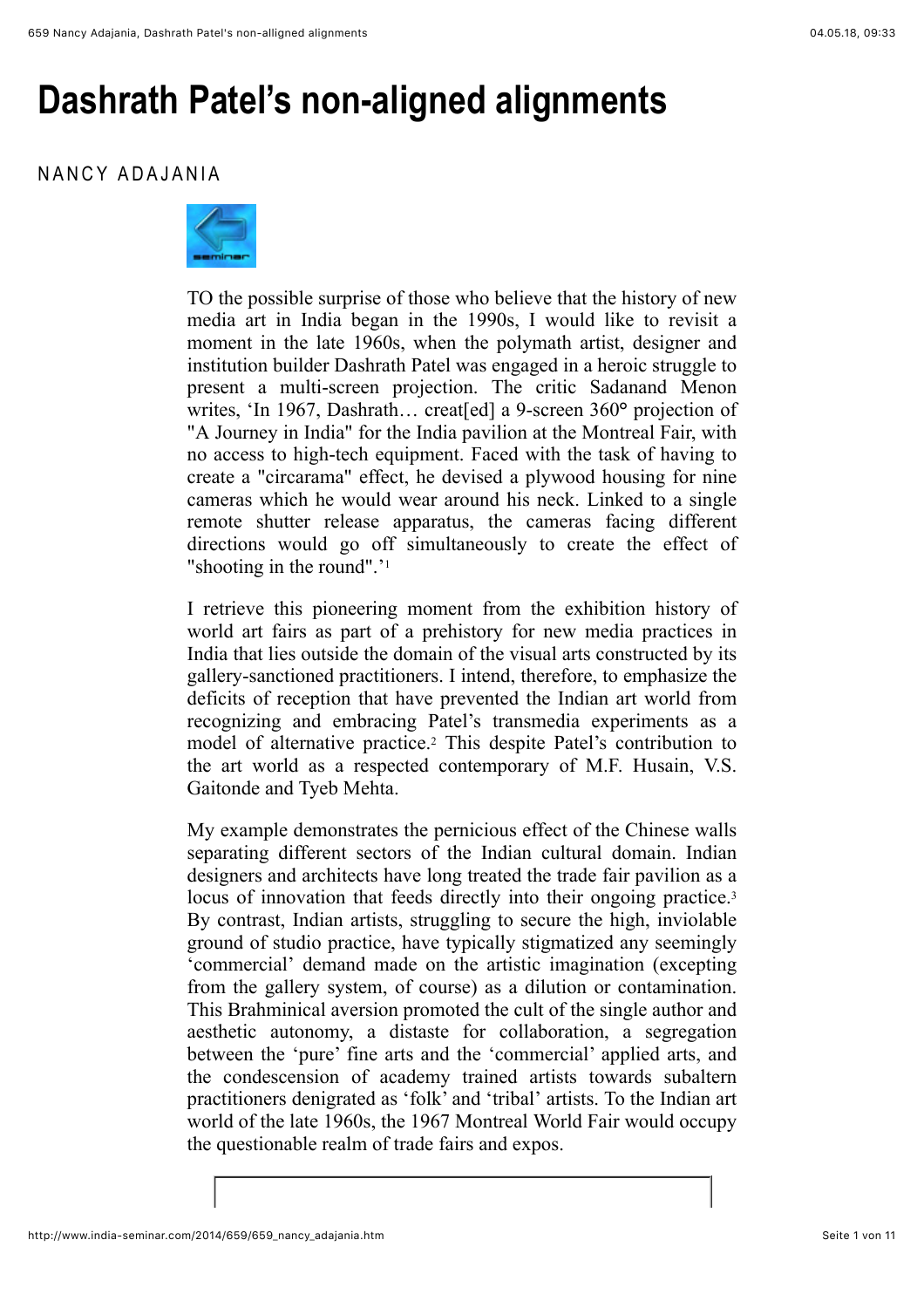

*Dashrath Patel surrounded by his 9-screen projection, India Pavilion, Montreal World Fair, 1967. Image courtesy The Dashrath Patel Museum.*

Thus Patel's transmedia installations and exhibition design for national and international exhibitions were seen as a commercial, organizational activity rather than as part of an expanded art practice. Today, with the Chinese walls having partially come down, Patel ought to be seen as a pioneer of new media art and an artistcurator of mammoth exhibitions and happenings. As we have observed, the lack of definitive nomenclature leaves practitioners marooned outside history; hence the urgency on my part to research and resurrect this narrative.

**A**s founder-secretary of the National Institute of Design (NID), Patel laid the foundation for professional design practice in India, nurturing the institution for two decades from the early sixties to the early eighties.<sup>4</sup> An influential pedagogue for several generations of design students, Patel initiated and developed courses in visual communication, exhibition design and ceramics. At NID and afterwards, he was chief designer for major state-commissioned exhibitions at home and overseas.

A Nehruvian initiative, NID was international in its outlook from the beginning, seeking collaborators in India and elsewhere. One of the earliest and most significant of these collaborations was with the legendary American designers and educational filmmakers, Charles and Ray Eames. Indeed, NID was instituted on the basis of 'The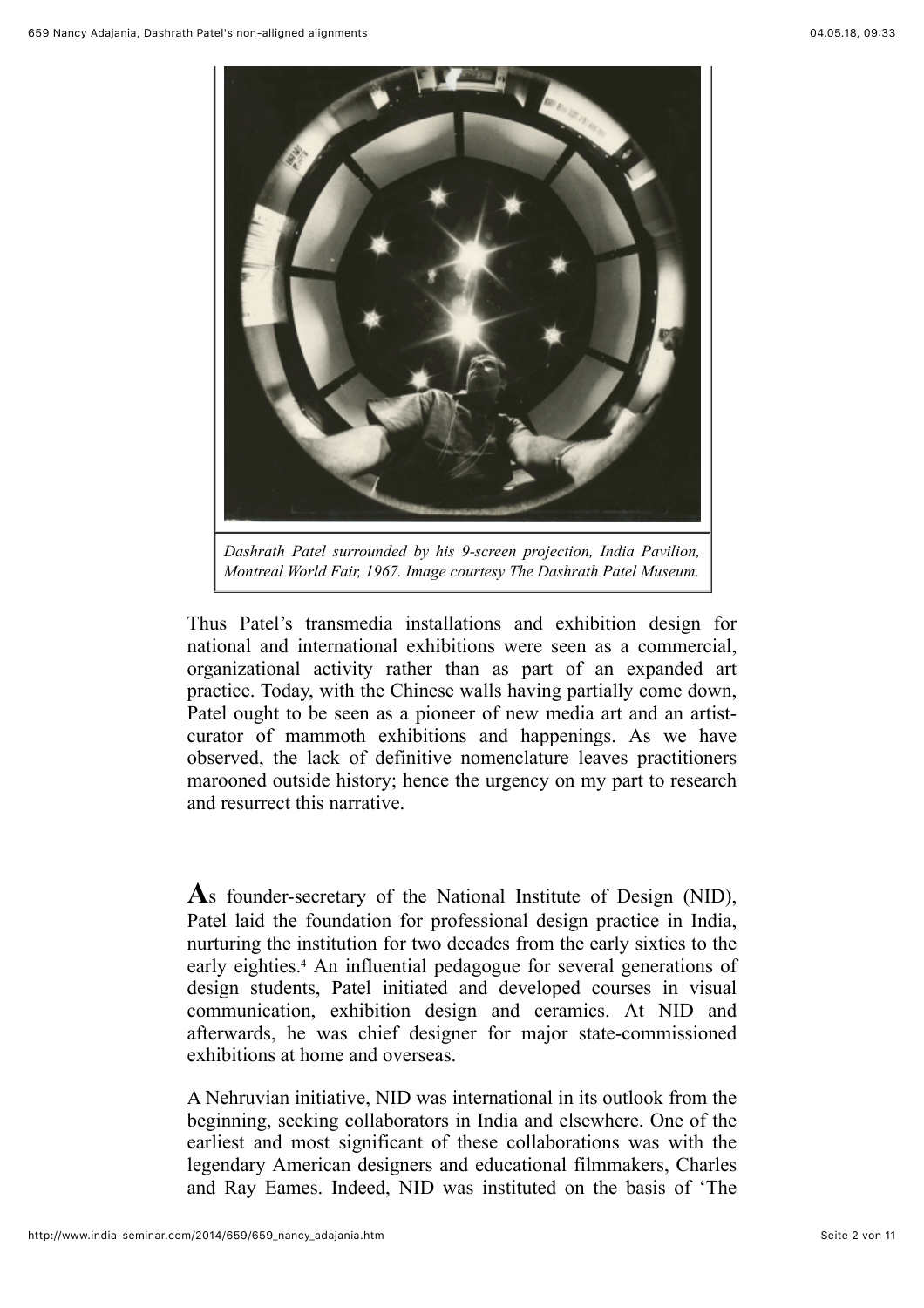India Report' prepared by the Eameses in 1958<sup>5</sup> and commissioned by the Indian government to assess the feasibility of a design institute to aid small-scale industries.

**T**he Eameses' research was funded by the Ford Foundation. Its interests aligned with those of America's military-industrial complex, the foundation was an important conduit for American soft power initiatives during the Cold War. The Ford Foundation presence in India is an example of Nehru's adroitly pragmatic response to the Cold War, which took the form of non-alignment, equidistance from both the USA and the USSR. Having liberated themselves from colonialism in the late 1940s and early 1950s, many of Asia and Africa's new nation states found solidarity under the banner of non-alignment, aspiring to a non-polarized cultural and political regeneration.

NID's teachers and students were products of this confident globalism, which gave Indians the freedom to seek affinities with both blocs of the Cold War rather than engage in futile agonism. Patel interacted and worked with many architects and designers at NID, including the Eameses, Louis Kahn and Otto Frei, as well as polymaths from the Ulm and Bauhaus schools. However, I would contend that the NID design vocabulary in general and Patel's practice in particular were shaped by the Eamesian desire for feverish invention,<sup>6</sup> which had manifested itself in the production of spectacular transmedia exhibitions like 'Glimpses of the USA' (1958) and the IBM pavilion at the New York World's Fair (1964 and 1965). The Eameses had refined the practice of using old and new media to thrill, entertain and introduce audiences to a gamut of subjects from mathematics to history, computers to space science. Taking advantage of mass media such as film and mass venues such as the expo, they engaged directly with the new public that was coming into being in the aftermath of World War II.

**W**hile most commentators of The India Report become fixated on the Eameses' valorization of the design of the *lota* – the humble multipurpose Indian vessel – they seem to miss its location within the deep history of communications technology and its role in the larger military industrial complex of the Cold War era of the 1950s and 1960s. To understand what the Eameses meant when they alluded to the challenges that would be faced by a future 'communication oriented society' in The India Report, I would like to analyze an early instructional film, 'A Communications Primer' which they made in 1953.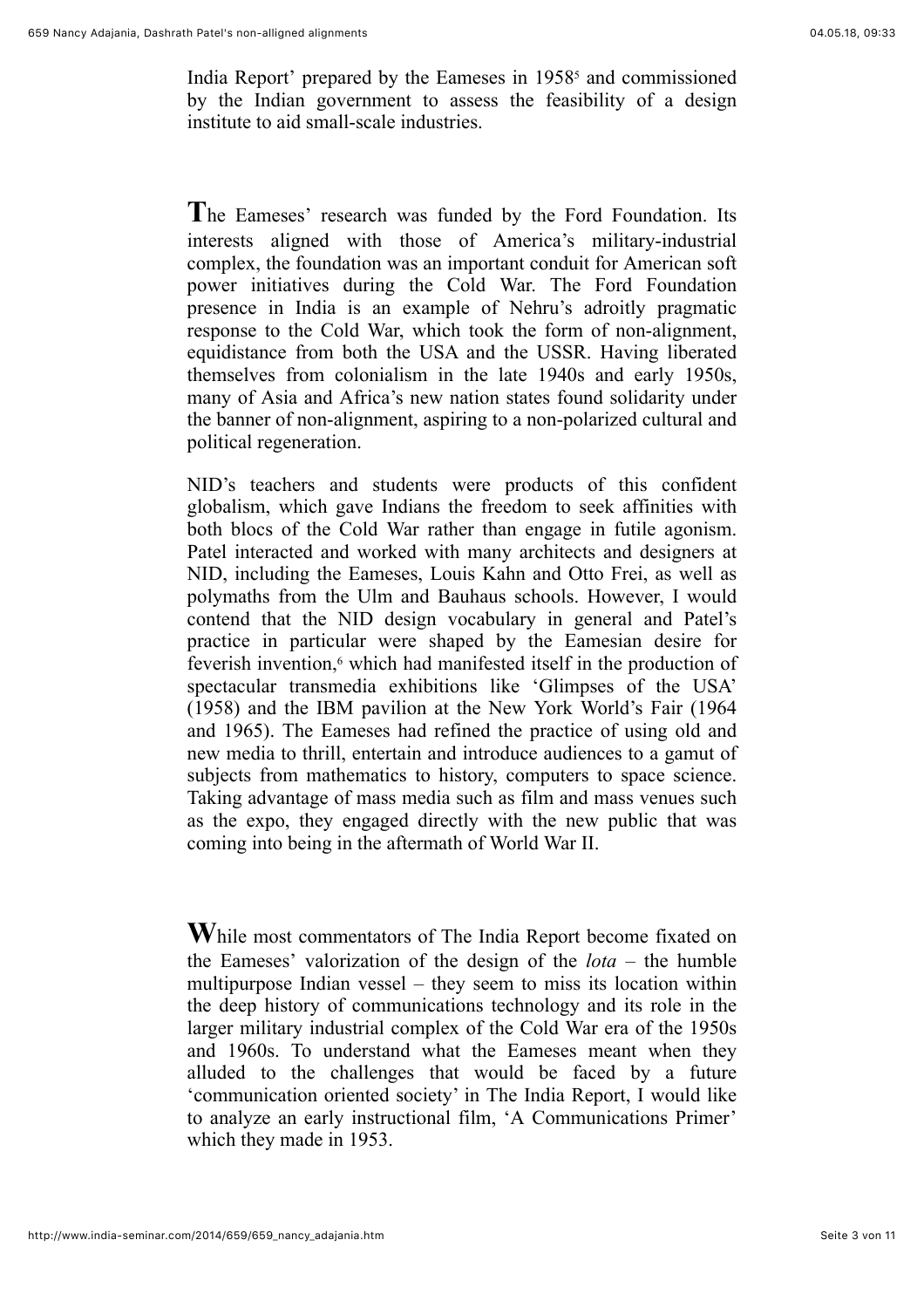**T**he primer, a sensorial delight caroming off various fields and theatres of action: mathematics, visual arts, trade, warfare and early computing, was based on Claude Shannon's mathematical model of communication. Like many illustrious mathematicians in the Anglo-American world, Shannon (one of the founders of information theory and of the modern digital computer) had been drafted into the Allied military effort tasked with breaking Nazi communications codes. While deciphering secret communications, Shannon came upon the simple but profound insight that even the most public of utterances involves a code.

The Eameses deploy Shannon's elegant diagram of communication in the primer to demonstrate the distinction between noise and signal. They offer the example of the exchange of messages between two stockbrokers' offices. As the words 'buy' and 'sell' flash on the screen, the voice-over points out that 'noise' acts electronically to change 'sell' to 'self'. Now do we see this as just a case of incorrect transmission as the voice-over directs us or does this communications error hide an existential parable in plain sight. This slippage between the act of 'selling' and 'self-making' is too tantalizing to be left undeciphered. I would contend that this predicament was definitive of both the Eameses' and of Patel's practice (each in their own contexts enjoyed the patronage of the industrialists and the state) and had to negotiate a tricky balance between artistic freedom and political complicity. I have deliberately chosen to read the careers and choices of the Eameses and Patel in proximity with each other to show that despite stark differences of political and cultural contexts there are significant points of affinity (more on this later).

**T**he reference to Shannon in the film is not just to satisfy an academic curiosity regarding communications theory, the acknowledgements at the end of the film signal Eameses' familiarity with the military, scientific, ascendancy that played a pivotal role in the Second World War and continued into the Cold War. Sharing space with Shannon are the names of John von Neumann,<sup>7</sup> Oppenheimer and Norbert Wiener.8 Neumann was a member of the Manhattan Project led by the US, the UK and Canada, which produced the atom bomb that annihilated Hiroshima and Nagasaki. Unlike Oppenheimer, Neumann remained unrepentant to the end of his life, refusing to acknowledge the horrors of technological warfare. In retrospect, we can see how the shadowy development of wartime technology existed in parallel with everyday peacetime applications.

At the end of the film, the Eameses caution us that we should not be controlled by machines but should be able to control them. Whether in *A Communications Primer* or *The Information Machine* (1958),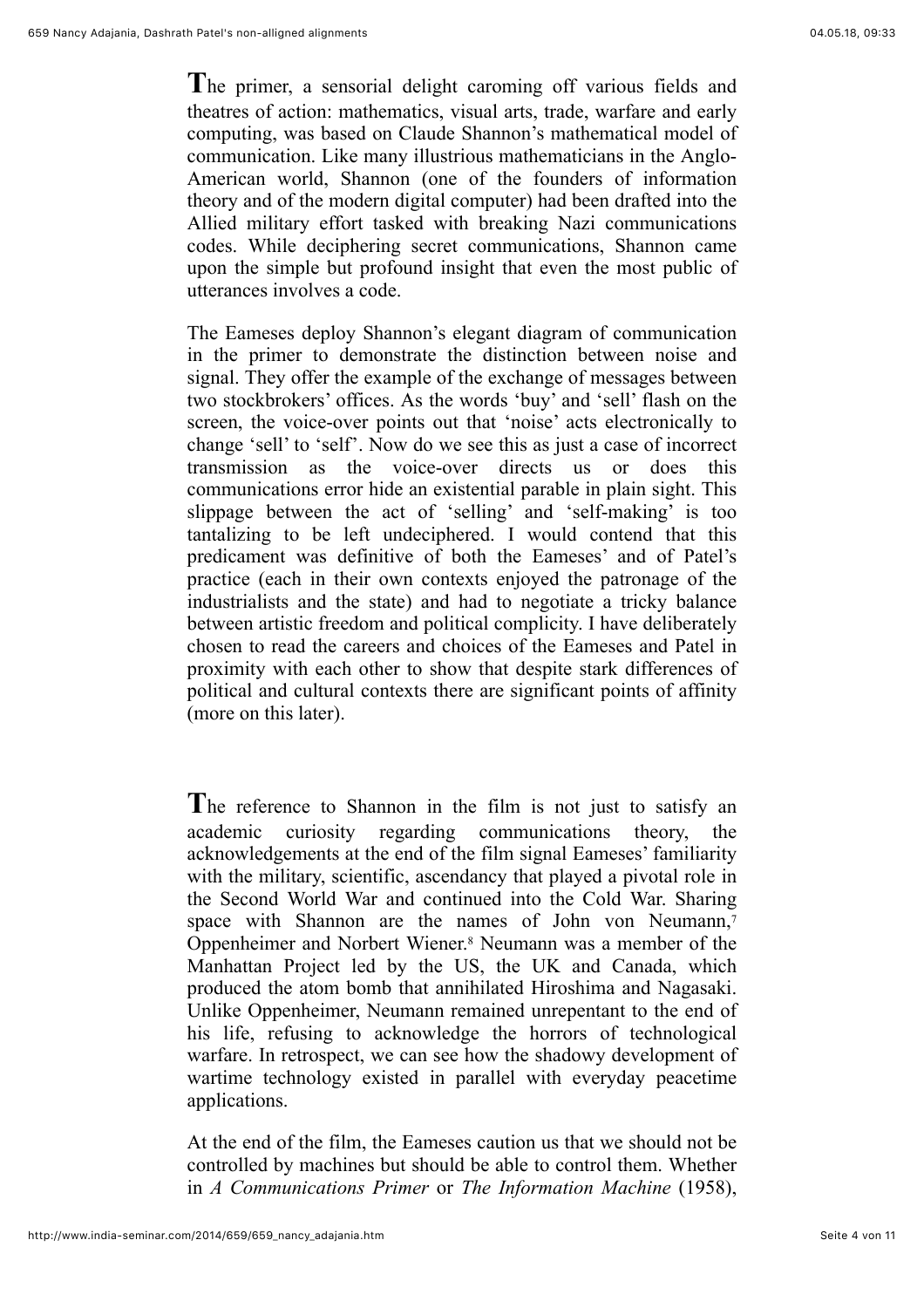they urge their viewers to take 'responsibility' for the choices they make in relation to the use of the computer or its predecessor, the electronic calculator, to exert human agency in harnessing technology in a polymathic and imaginative manner.

**I**f Patel waged an Ixionesque struggle with multimedia technology at the Montreal World Fair, I would draw the reader's attention to the self-portrait he produced there, which shows no signs of the struggle. Shot from a low angle, Patel looks regal and statuesque, illuminated by a starburst of lights, ready to broadcast from outer space. A 360**°** multimedia projection surrounds him, waiting to tell the story of a young nation. The images that were projected on these screens bring us down from intergalactic orbit to India's everyday life: not the Eamesian cloverleaf highways of the *Glimpses of the USA*, but auto-orientalized street and market scenes dense with people of different classes, castes, ethnicities and regions. This density is attended by a sense of flux: people constantly in motion, the country represented as a work in progress.

How do we reconcile Patel's artistic project of self-presentation with India's ideological project of representing itself to the world, aimed at propagating a monolithic image of the country? Did Patel compromise his imagination by acting as a cultural spokesperson for the nation? Like the Eameses, Patel was, in the best sense, a creative opportunist; he made full use of the opportunities to travel, experiment with the latest technologies and profit from intercultural encounters. The 1967 self-portrait shows anything but a compromised figure. He strikes the confident pose of an artistinventor.

Patel was not averse to creating monumental exhibits even when the subject demanded something more modest, as is evident from his involvement with the Gandhi centenary exhibition, 'The World is My Family' (Delhi, 1969). Inspired by Otto Frei's tensile structures, Patel designed an airy, minimalist pavilion to cover 16,000 sq feet of exhibition space. Since its plastic coated khadi roof weighed several tons, he devised an ingenious system that would permit ease of construction and dismantling; later, he would grandiloquently tell the journalist Sunil Mehra: 'The principle employed to bring it down was [the] same [one] they used in transporting blocks of stone for pyramids.'9

But then again Patel's penchant for grand projects did not prevent him from introducing simple 'listening posts' into the exhibition, for viewers to encounter Gandhi's speeches intimately (sound art *avant la lettre*). Patel and the Eameses mediated between the registers of entertainment and education.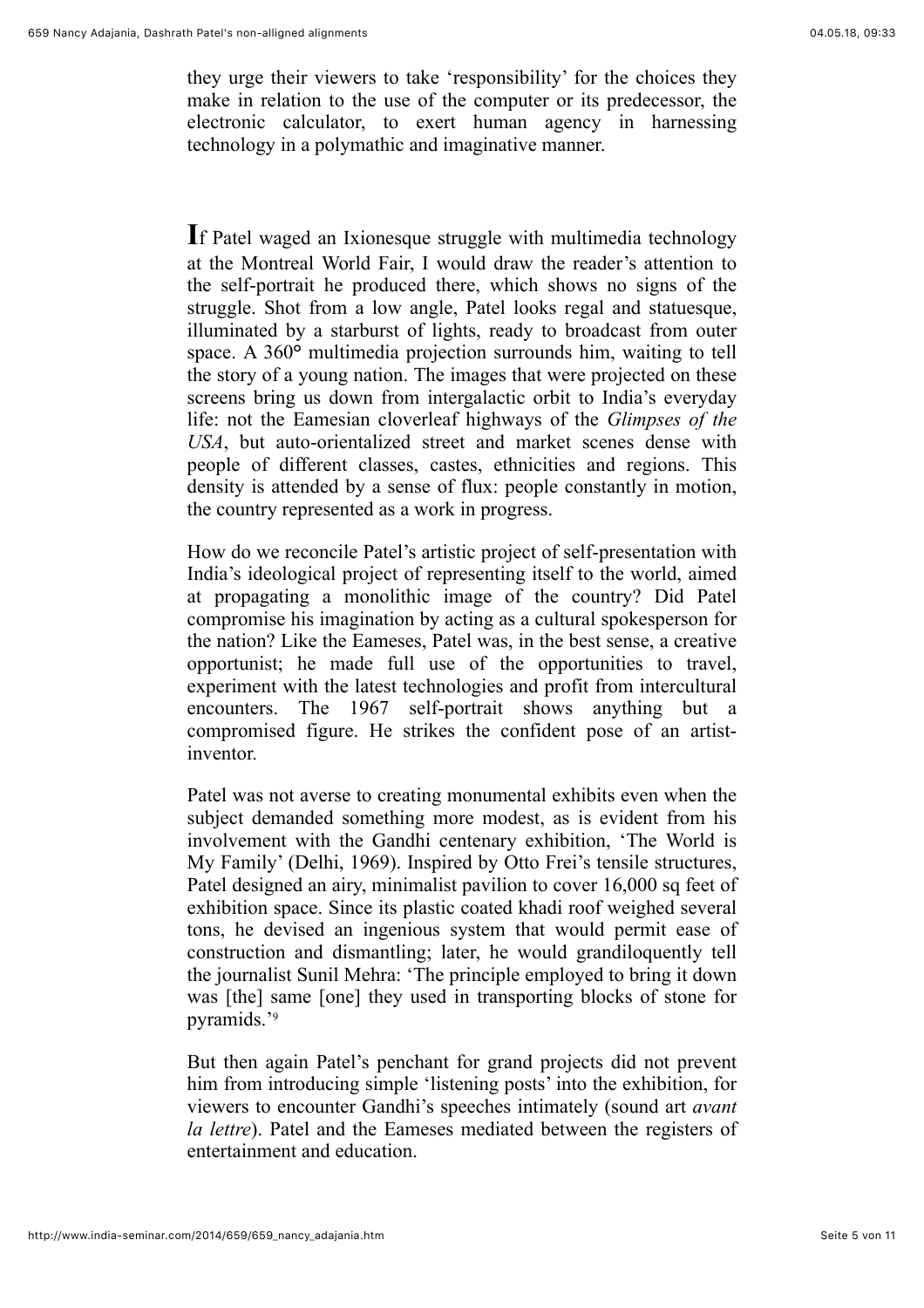**F**or instance, at the Eameses' spectacular IBM pavilion at the New York World's Fair (1964/1965), an ovoid theatre (the 'Information Machine') was equipped with multiple screens, live performances and a seated audience that was raised fifty feet high by a hydraulic lift.10 It is in the Cold War context of the race for space and innovative digital communication that the Eameses' IBM intervention must be viewed. Yet, below the theatre was the modest exhibition, 'Mathematica: A World of Numbers… and Beyond', where pedagogy was articulated through play: abstract mathematical conundrums were explained through three-dimensional models and graphics without diminishing the poetics of scientific discovery. A millennium of mathematical discoveries unfolded on the 'History Wall': this ingenious timeline 'Men of Modern Mathematics', two by twelve foot long, was later converted into a poster and distributed freely to American schools.

**W**hether in their contributions as exhibition designers and educational filmmakers for IBM or furniture designers for Herman Miller, the Eameses never lost sight of what Ray called 'the big idea' or the need to evaluate their own work 'critically'.11 This big idea, we could speculate, was to provide the greatest number of people with access to information and knowledge that was crucial to leading a full life in a world of rapid transformations that threatened to overwhelm the individual subjectivity in the post-World War II era.

Generations of NID students have included the Eamesian 'History Wall' in their exhibition design, perfecting the distinctive combination of typographical, photographic and textual elements associated with this didactic device. In an interview with B.N. Goswamy, while discussing the design for the 1965 Nehru exhibition in New York, Patel acknowledges that he 'learnt from Eames how to create a 'timeline'… Like when Jawaharlal Nehru was so many years old, the film *Bicycle Thieves* was made, or Einstein was doing this or the gramophone was invented. These cross-references make the exhibition interesting.'12 Although the Nehru exhibition did not include the signature Eamesian monumental multi-screen exhibits, the 'History Walls' activated history at a glance and expanded the boundaries of the viewers' world.13

**I** would contend that the work of the Eameses and Patel cannot be separated from the official policies of their respective nation states. The Eameses were part of the military and scientific ascendancy of post-World War II USA, just as Patel was part of the technocratic narrative of the Nehruvian and post-Nehruvian Indian state. The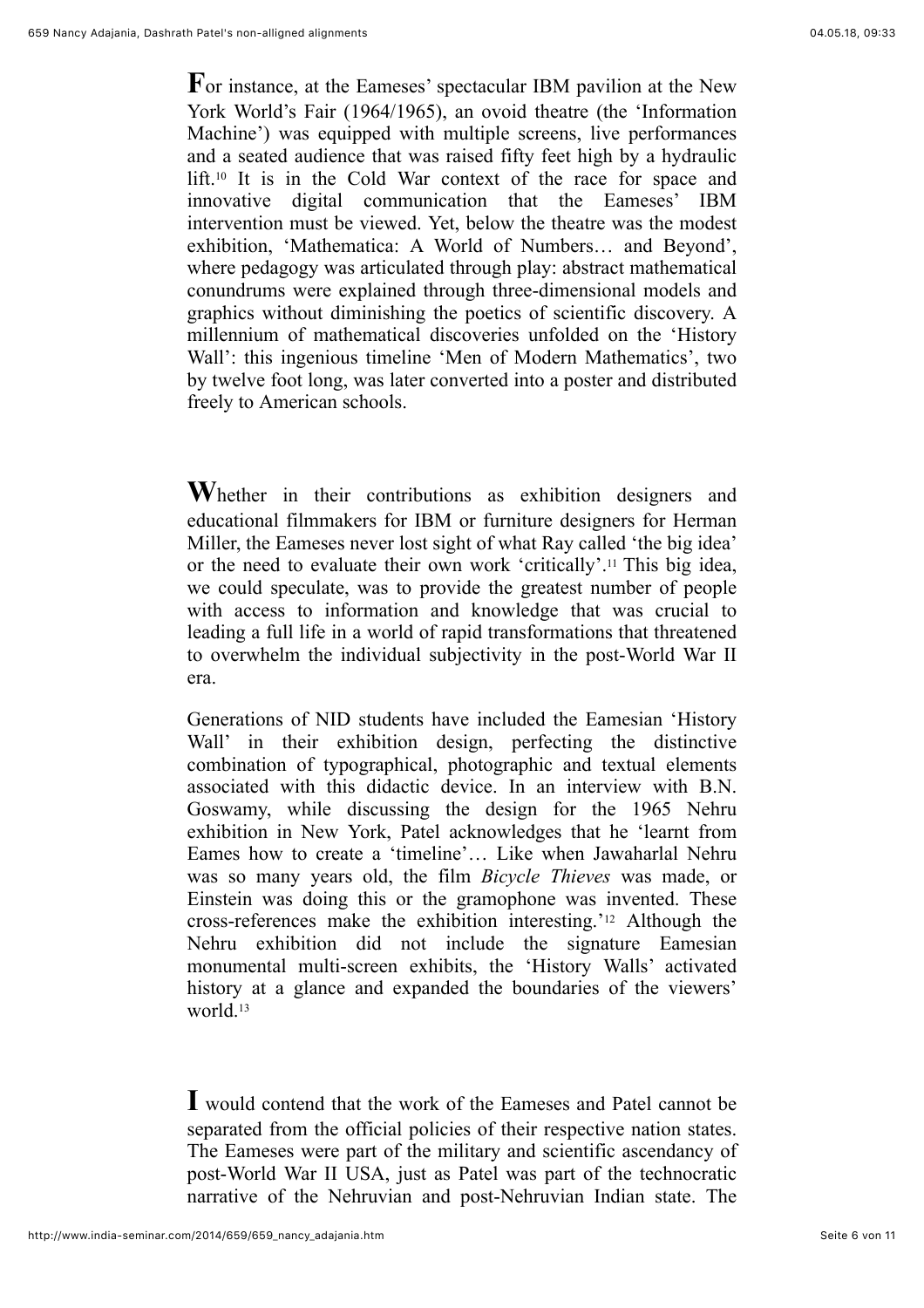relationship with power generated its fair share of dilemmas. The Eameses, by no means technomaniacs, were keenly aware that advances in science can produce both beneficial and sinister effects; some of the key interlocutors on their projects had been involved with the Manhattan Project, which culminated in Hiroshima and Nagasaki. Patel, for his part, participated in national and world expos through the 1960s, even as the Nehruvian nation state became besieged by regional discontent and the challenge of radical left wing politics: spectres that would not find representation in the diplomatic circulations of the expo universe. Eventually, though, Patel too would confront the dilemmas of his position.

**P**atel resigned from NID in the early 1980s. He felt the institution had failed to live up to its early promise; meanwhile, Indian industrialists had not supported innovative indigenous designs and merely copied western designs disconnected from Indian reality. With a new surge of energy, Patel moved from the school of design to the school of dissent. At the Madras based 'Skills' workshop, he put the tools of communication directly in the hands of activists, instead of training design experts who would intervene on behalf of the disadvantaged. There, he evolved an inexpensive screen printing process that activists could use to produce posters and pamphlets on urgent issues like Dalit repression and human rights violations. Like the Eameses, he loved the creative problem solving approach. When Sundarlal Bahugana, the leader of the Chipko movement, asked him to design a slide projector that could work in villages lacking electricity, he devised a simple torch operated projector using a cardboard box and magnifying glasses.

In this later phase, Patel made a transition from Nehruvian technocratic modernity to a Gandhian understanding of *gram swaraj*, rural independence. Gandhi's emphasis on self-sufficiency became the basis of his design praxis. At the invitation of the Gandhian activist Vikasbhai, Patel trained artisans at the Rural Design School in Sewapuri, near Varanasi, making them responsible for their own production units. Discovering that Dalit women who cured leather in lime pits suffered from dermatological problems, he designed large rolling drums that could be collectively operated, saving the women from direct contact with the lime.

Ironically, Patel's patient hand-crafting of the tools of dissent belongs to the same period as his participation in the inaugural events of the Festivals of India. During the mid-1980s, these extravaganzas took India's 'traditional' forms of theatre, art, dance and music to London, Moscow, Paris and other global capitals. While these forms did not belong to a continuous 5000-year tradition, but in the Hobsbawm-Ranger sense were 'invented traditions',14 their export involved the labour of hundreds of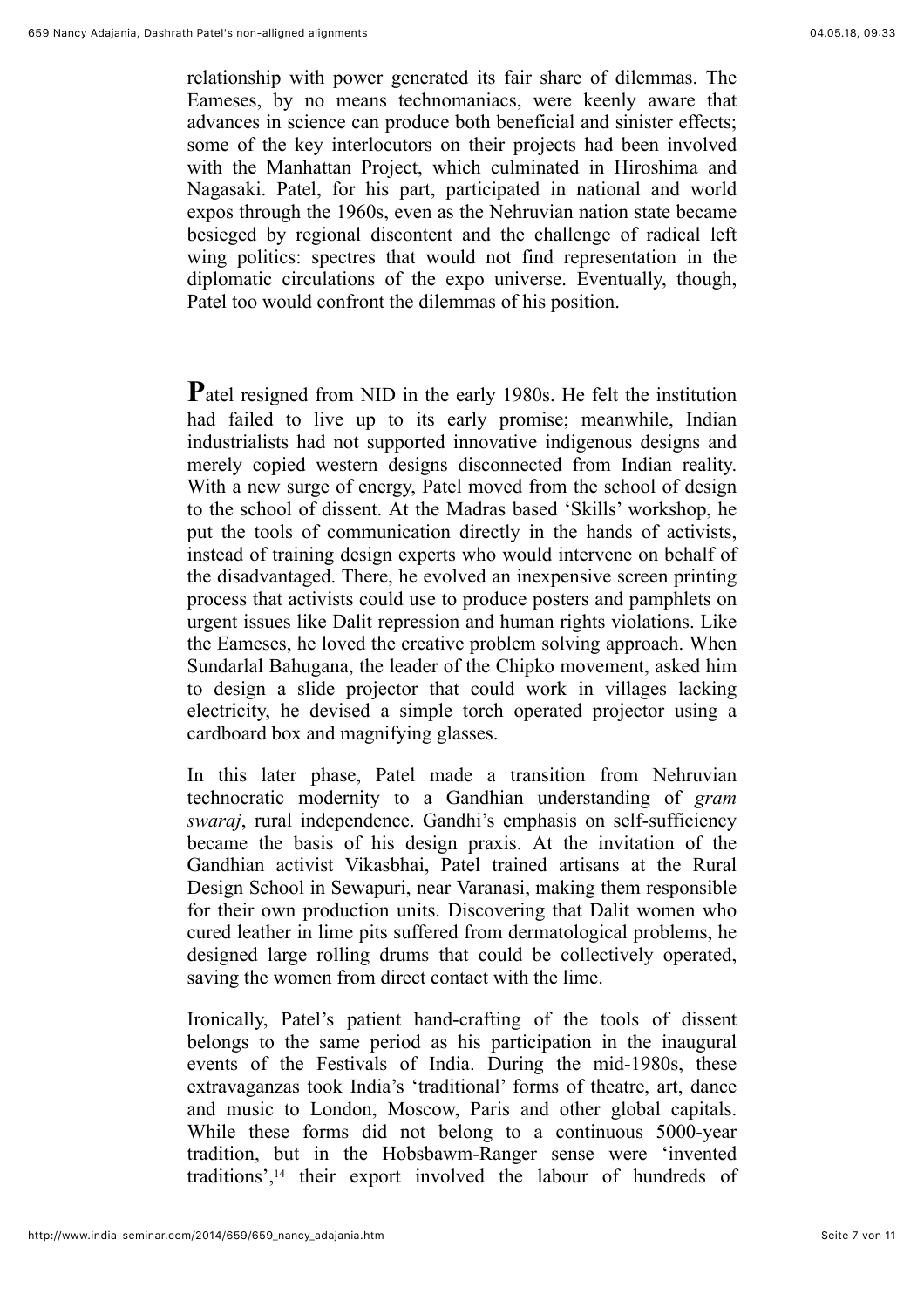performing artists and thousands of artisans. In retrospect, marketing India as a folk paradise during the 1980s seems to have been especially ill-timed, when Prime Minister Rajiv Gandhi had proclaimed the advent of the era of information technology, proposing it as a panacea for India's underdeveloped economy.

**H**owever, Patel's Festival of India events in Moscow and Paris, which included spectacular transmedia exhibits, were animated by his desire to democratize public spaces: to produce happenings where Indian performers were not treated as 'performing monkeys' (at least that was his intention). Instead, through a participatory choreography, an attempt was made to 'blur' the distinction between audience and performers.15

Even in this predicament, Patel shared an affinity with the Eameses. The Eameses could be seen as being committed to the production of a *gesamtkunstwerk*, <sup>16</sup> a total artwork, in a manifestly democratic public space like an expo; correspondingly, Patel was preoccupied with the transportation, even the *translation*, of festive forms like the Indian *mela* and the *utsav* (the former being a more secular celebration than the latter) into a European context.

At the Moscow edition of the Festival of India in 1987, Patel 'worked out an entire procession of flotillas on the Moskva river for the eight kilometre stretch from the Kremlin to Lenin Stadium. Literally a million people lined up on either bank of the river.'17 And at the Lenin stadium on a gigantic 9-screen projection in the round, a film portraying the movement of crowds at an Indian utsav was projected. Patel planned the procession of flotillas to subvert the 'rigidity' of the Soviet system and 'get the whole of Moscow to participate.'18 The unticketed procession, as a gigantic form of sociality, allowed for a breaking down of hierarchies that would baffle an avowedly communist state where an oligarchy ruled in the name of the people.

**I** would like to end this essay with a moment of floating adjacency between the visions of Patel and the Eameses. *901: After 45 Years of Working*, a film by Eames Demetrios – the grandson of the Eameses – documents the shutting down of the couple's office at Washington Boulevard in California after Ray's death in 1988. You could miss a particular sequence if you are not looking carefully. Amidst the *bric a brac* of work and play, the camera sweeps past what looks like a wall clad with the *Pabuji no pad*, an Indian narrative scroll. Below it we catch a glimpse of the Mathematica poster, both in turn, flanked by the Indian flag. An Indian picture narration scroll next to an American pedagogic timeline – how do we read the nature of this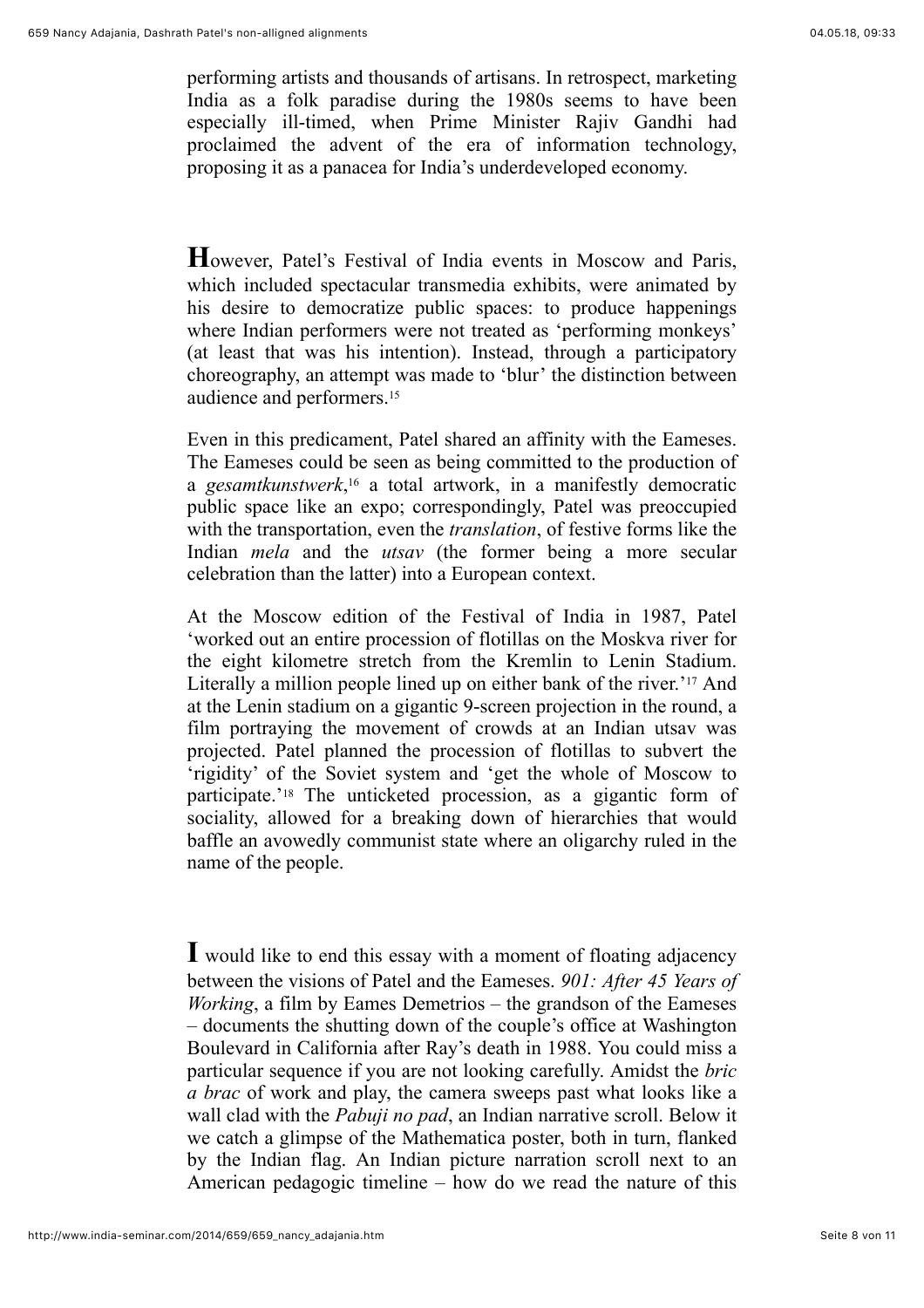proximity? Both objects exemplify cellular narratives nested in each other to form a complex whole: one a predecessor of cinema, the other a precursor of hyperlinked cyber narratives.

**M**y account of the prehistory of new media art in India – entangled as it is with the history of exhibition design and the world expos, nationalist politics, Cold War intercultural encounters and grassroots activism – is intended to elude many default binaries, including those of art versus commerce, art versus activism, and old versus new media. I may have utterly baffled the reader with my lifting of Indian new media history into a hyperspace of transmedia exhibits, only to land on the intimate but uncertain ground of friendship.19

What role, you might ask, does friendship play in the construction of a regional history of Indian new media practices? It could allow for a rip in the Cold War history of binaristic self versus other worldview. Despite the unsurmountable political and cultural power play, friendship makes space for a possible self-presentation in entanglement with the other's predicament, as against opposed selfrepresentations that are often already marked by neocolonial aggressiveness, post-colonial defensiveness, performances of nationality, or geopolitical exigencies. In other words, friendship – with its nuances of mutual curiosity and collaboration – could open up the unmarked space of non-aligned alignments.

## **Footnotes:**

1. Sadanand Menon, 'In the Realm of the Visual: Five Decades (1948-1998) of Painting, Ceramics, Photography, Design by Dashrath Patel.' Exhibition Catalogue. NGMA, Delhi (September 18-October 18), 1998.

2. For more than a decade now, I have been excavating the prehistory of new media art in India, and in the process attempting to develop a regional history of Indian new media practices. As part of my research, I have retrieved and reframed the contributions of the Vision Exchange Workshop, initiated in 1969 by Akbar Padamsee and supported by the Jawaharlal Nehru Fellowship programme. Vision Exchange was an early laboratory for interdisciplinary research; its outcomes took many forms, including the production of photographic series, prints and artists' films. Other explorations that I have retrieved from historical amnesia are Krishen Khanna's improvisation with wide angle lens projectors to create palimpsestual photographs, as well as M.F. Husain and Tyeb Mehta's films of the late 1960s and early 1970s, sponsored by the Films Division and the diverse contributions of the polymath Dashrath Patel to design, art, collaborative action, exhibition-making practice and institution building, especially in his early work with the National Institute of Design and his later involvement with the Festivals of India and grassroots activism. See Nancy Adajania, 'New Media Overtures Before New Media Practice in India' in Gayatri Sinha (ed.), *Art and Visual Culture in India 1857-2007*. Marg, Bombay, 2009. See also, Nancy Adajania, 'An Archaeology of New Media Practice in India' in Partha Mitter, Parul Dave-Mukherjee and Rakhee Balaram (eds.), *Twentieth-Century Art*. Skira, forthcoming.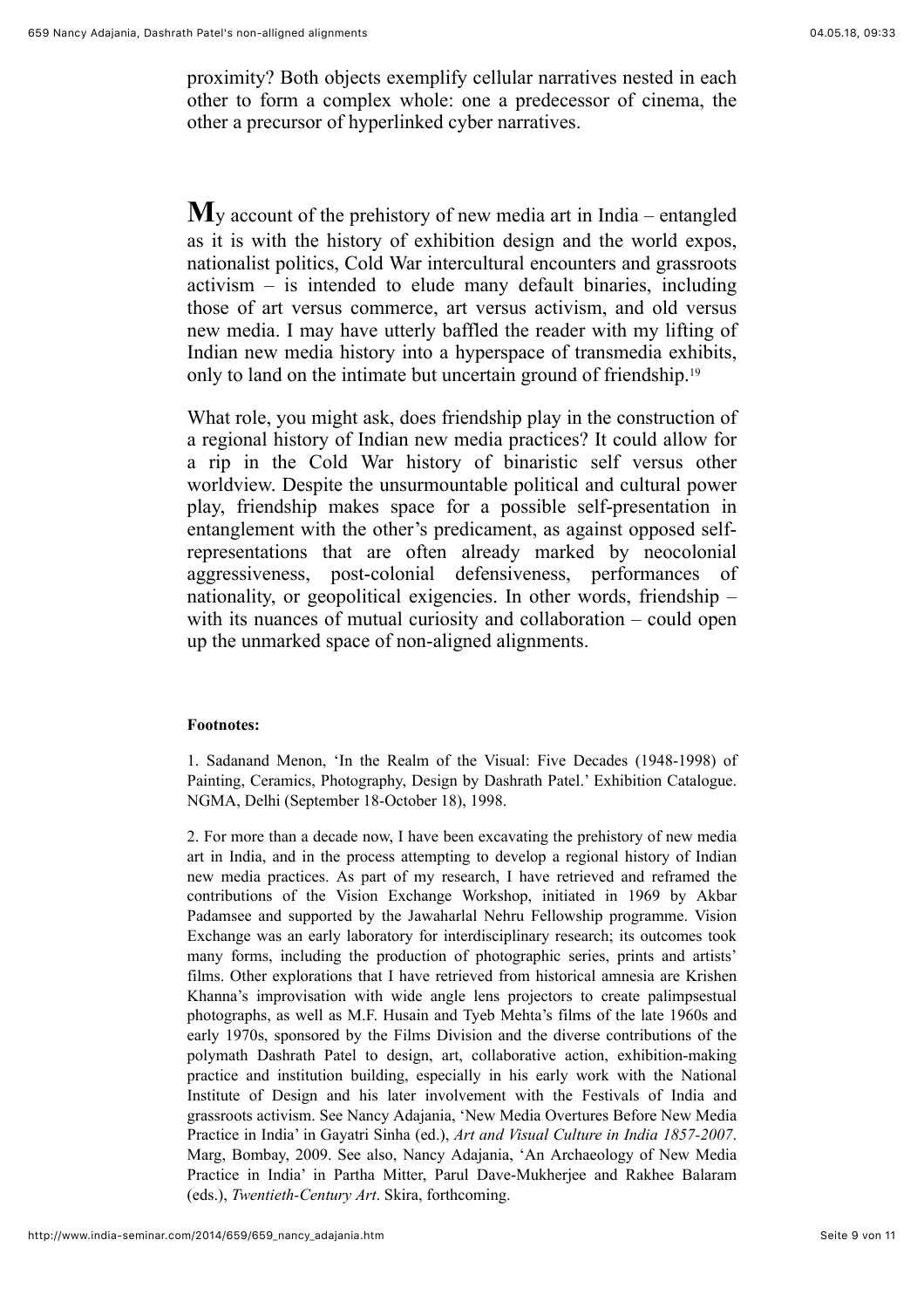3. For instance, the very first item in the architect Charles Correa's chronology is the Handloom Pavilion designed and built for the All Indian Handloom Board at Pragati Maidan, Delhi, in 1958. The entry for the Hindustan Lever Pavilion, in 1961, states that, 'The industrial fairs held annually in Delhi provided an extraordinary opportunity for architects to experiment.' See Kenneth Frampton, *Charles Correa*. Perennial Press, Bombay, 1996, p. 236 and 241.

4. Patel was invited by the culturally conscious and progressively inclined industrialist Gautam Sarabhai and his sister Gira to join NID.

5. See Charles and Ray Eames, The India Report, April 1958, National Institute of Design, Ahmedabad,1997.

6. The story of NID's inception is a many-layered one. The India Report was evidently found to be too abstract for implementation by the institute. In 1960, the Ford Foundation commissioned the Danish architect Vilhelm Wohlert and Swiss photographer Ernst Scheidegger to provide a working plan based on the report. According to Farhan Sirajul Karim, while the Eameses' report provided 'the moral framework for the institution, it was the German connection in general, and the Hochschule fur Gestaltung (HfG) at Ulm more specifically, that had a profound impact on the formation and evolution of NID's pedagogic philosophy.' See Farhan Sirajul Karim, 'MOMA, the Ulm and the Development of Design Pedagogy in India' in Shanay Jhaveri (ed.), *Western Artists and India: Creative Inspirations in Art and Design*. The Shoestring Publisher, Bombay, 2013, pp.127-128.

However, as I shall show later in this essay, NID's pedagogic philosophy was *also* indebted to the larger Eamesian vision (the flawed India Report notwithstanding) which expressed itself in their approaches to exhibition and furniture design and multimedia. As with all institutional histories, it is important to study NID's birth moment from multiple perspectives with each narrative encrypting its own political and cultural strategies of reading. I choose to concentrate on the Eamesian connection specifically because I am creating a contextual reading of the history of new media.

7. John von Neumann made significant contributions to the fields of mathematics and computer science.

8. Another name that appears in the credits is that of Norbert Wiener, the father of cybernetics. He conducted his research on information theory during the Second World War independently of Shannon and became a pacifist in later life.

9. See Sunil Mehra, 'Colours of a Genius', *Outlook*, 28 September 1998.

10. Charles Eames along with Eero Saarinen designed the memorable IBM pavilion at the New York World's Fair, which was seen by millions of people. The fair's main thematic was a universal call for 'Peace Through Understanding', blithely ignoring, of course, the superpower's escalating military presence in Vietnam.

11. Ray Eames, in a television interview meant to promote their new furniture masterpiece on the Arlene Francis 'Home' show broadcast on NBC television network, 1956.

12. Dashrath Patel in conversation with B.N. Goswamy, 'Intensifying the Experience of Light' in Menon 1998, op. cit., p. 40.

13. See Saloni Mehta's critical analysis of the Eameses' contribution to the Nehru Exhibition, 'Charles and Ray Eames in India', in Shanay Jhaveri 2013, pp. 91-93. However, Mehta does not mention the Eameses' intercultural encounter with NID designers like Dashrath Patel.